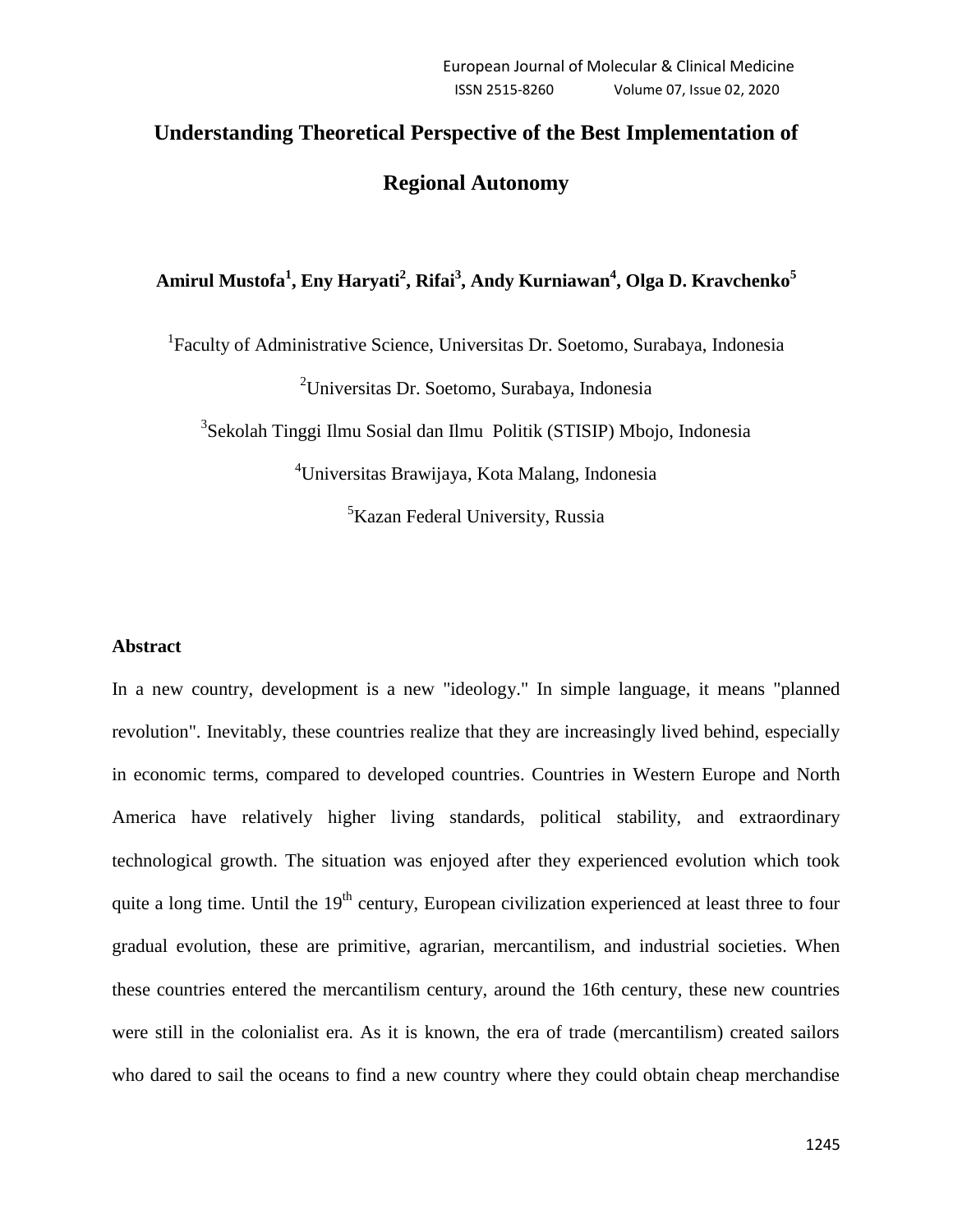and then be sold in Europe with double price. The traders' target is spices. Trade can be more profitable if supported by monopoly. A lasting monopoly and more profitable if the area for producing charcoal is controlled (colonialized). During the period of mercantilism 1500-1800, it risen up the economic exploitation in Asia, Africa and Latin America. This era can be said to be the starting point for the emergence of world stratification, or polarization between developed countries and underdeveloped countries, the relationship between the West and the producers of spices in the backward regions was a trade partner relationship.

**Keywords**: regional autonomy, country, political, relationship, government

#### **1. Introduction**

There was more beneficial than making a backward country a partner which turned into an obstacle for western society. The period of colonialism was the result. An integration, and integration through conquest. The economic production of an underdeveloped region was forced only if it continued to serve the economic needs of the developed economies in the west. Service needed to take place if the underdeveloped region adopted culture, including technology, as well as forms of social and political organization of Western society. This takeover was not to raise the degree of backwardness as equals to a more developed society but to facilitate exploitation, to make the uniformity between "central" and "regional" [1]. Competition between fellow imperialist nations encouraged political domination of underdeveloped countries. There was often an absorption of wealth into the colonial state, there was also a process of combining colonized countries into the political and economic system into the colonial state. In this condition, the terminology of the dependent-ism theorists can be used that the underdeveloped countries are included in the periphery (peripheral) of the political and economic system of the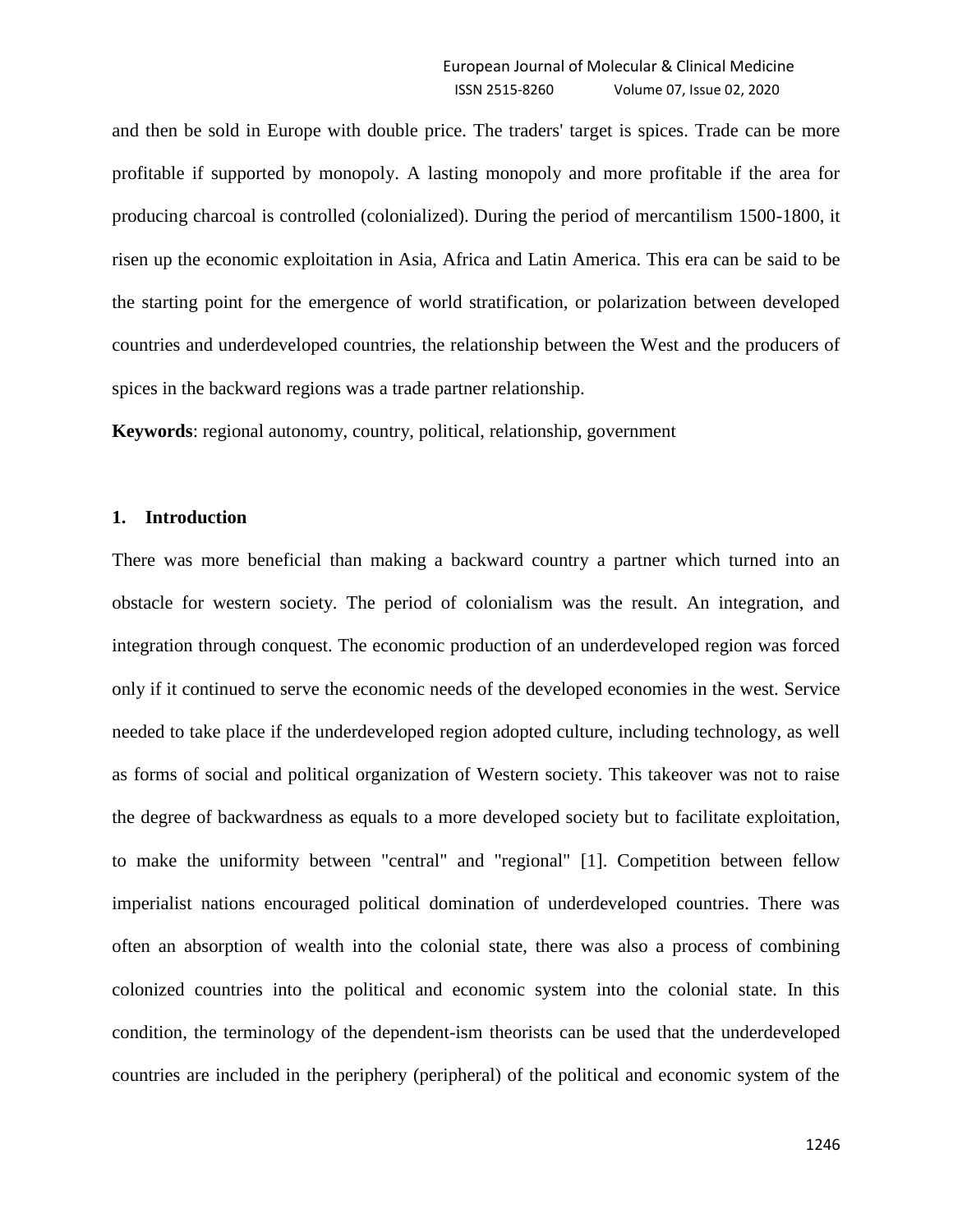colonial state. As a result of this colonization, the underdeveloped countries experienced economic and political setbacks [2].

While the colonizing countries are able to develop trade, industrialize, technology, to increase political capabilities, while at the same time the colonized countries are still busy with their oppression problems. When these colonial states became independent, most of them were after World War II, they were confronted with the countries of their former colonizers who were already at the level of industrial society plus the economic conditions and welfare of the people were much higher. These countries are really lived behind. There is no choice but to make a "planned social change" to make the leap, from a backward society - an agrarian primitive civilization to an industrial civilization [3]. Then there is no better choice but to concentrate all power and strength. Centralizing power means that all development planning, as an accelerated and planned social change, becomes easier. The center becomes a think thank for all policies in various sectors; become the center of all political management.

Not only that, the management of national resource is also monitored and managed by the central government. The construction is planned and executed by the central government. The region only regulate the policy implemented. In this way, the development process can be quick, because it does not require more participation from the community which in turn extends the policy making chain [4]. This centralized management is more efficient when the central government becomes the largest holder of financial bags, where regions depend on central government funds. Therefore, the construction implementation is more easily directed by the central government.

In its development, this centralization formed its own cultural character which could be institutionalized, especially if the central government dominance is accompanied by bureaucratic

1247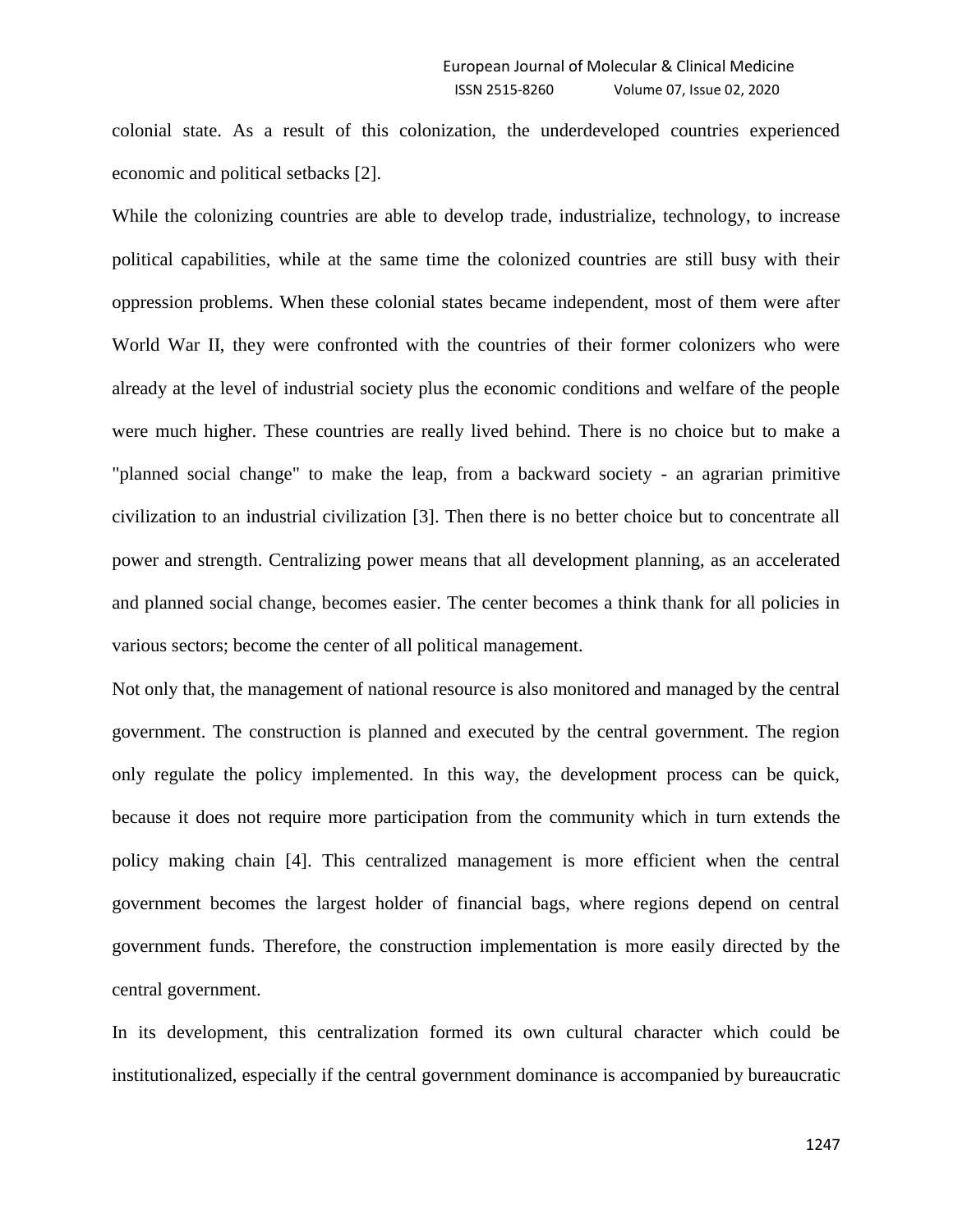politics. The fact that in developing countries, most civil servants have political interests and personal interests to centralize their activities. On a personal level, the bases in the national capital or provincial center produce the benefits for the city. All important decisions related to the allocation of resources are taken in the nation's capital, including promotion and position. The purpose of nation building at the departmental level and at the personal level will thus be best served by existing centralization. If there are differences between local and national goals, bureaucrats tend to side with national ones in order to spur personal career prospects, regardless of the impact of decision making [5]. The leader of an area should be the lower end of regional government triangle toward the central government which at the same time, they become the upper end of the regional government triangle toward the center. However, it often happens that the regional leader prefers to be "the central people in the area" rather than "the people center at the central government". Thus, the interests represented are also more the central government interests. This is a prominent and widespread bias that confirms centralization. This bias is due to three factors [6]. First, structurally the central government still holds on the largest formal power in the countries. Second, politically the problem of building a nation and optimizing scarce resources has strengthened the power and visibility of the central government. Third, in many countries, people agree that the legitimacy is given to local or regional government.

#### **2. The concept of authority**

In another perspective, it is stated that new countries usually experience a crisis of authority for holders of power or the central government. The concept of authority introduced by Max Weber is making people obey the orders with certain contents. Power without authorization is meaningless. According to Weber, there are three basic authorities, namely authority based on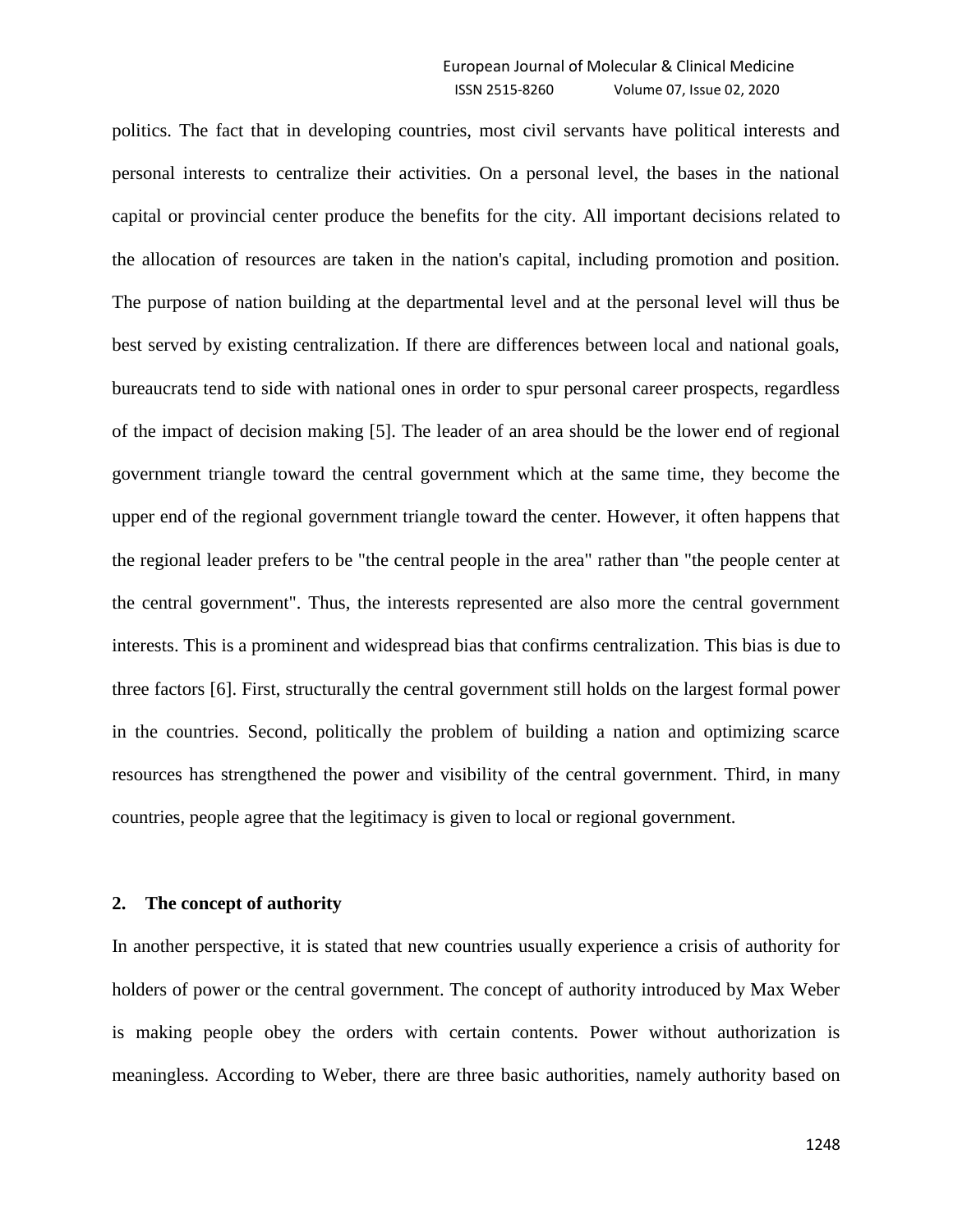tradition, charisma, and authority based on legality. The new country society is a transitional society from traditional society, where the basis for validation in its value system is tradition and charisma, towards modern society. Meanwhile, a modern country consists of an organizational society with rational-legal validity. It is a completely new value system.

Building recognition of the power with the new value system will certainly cause shocks if direct power is decentralized. Because at the initial stage of development requires political stability, centralization of power will go hand in hand by growing public recognition of legal-rational authority [7].

However, when development is underway, the demands for decentralization have come to the forefront. Starting from the spread of education and penetration of mass communication media. It was formulated that development would occur if in society there was a large movement in which every individual wished to improve social status. In a natural process (evolution), social mobility is caused by psychic mobility. Psychic mobility is the result of physical or geographical demobility. If a farmer travels frequently to the city, he will experience psychic mobility, his thinking patterns start to open, because he gets the supply of information, needs increase, because needs increase, then he needs to work harder, by working harder, he gets more money and can buy these new needs, he experiences social mobility, social status rises among farmers in his village, expensive geographical mobility, such as providing transportation facilities, such as highways and vehicles which needs quite a long period. If the countries want to catch up and intend to make social change more quickly, then geographic mobility can be replaced by the presence of mass media and literacy. established new generations who had skills that were equal to those possessed by the center [8]. Understanding the values of the authority of power on a rational basis began to appear inequality and inaccuracies of development that occurred in the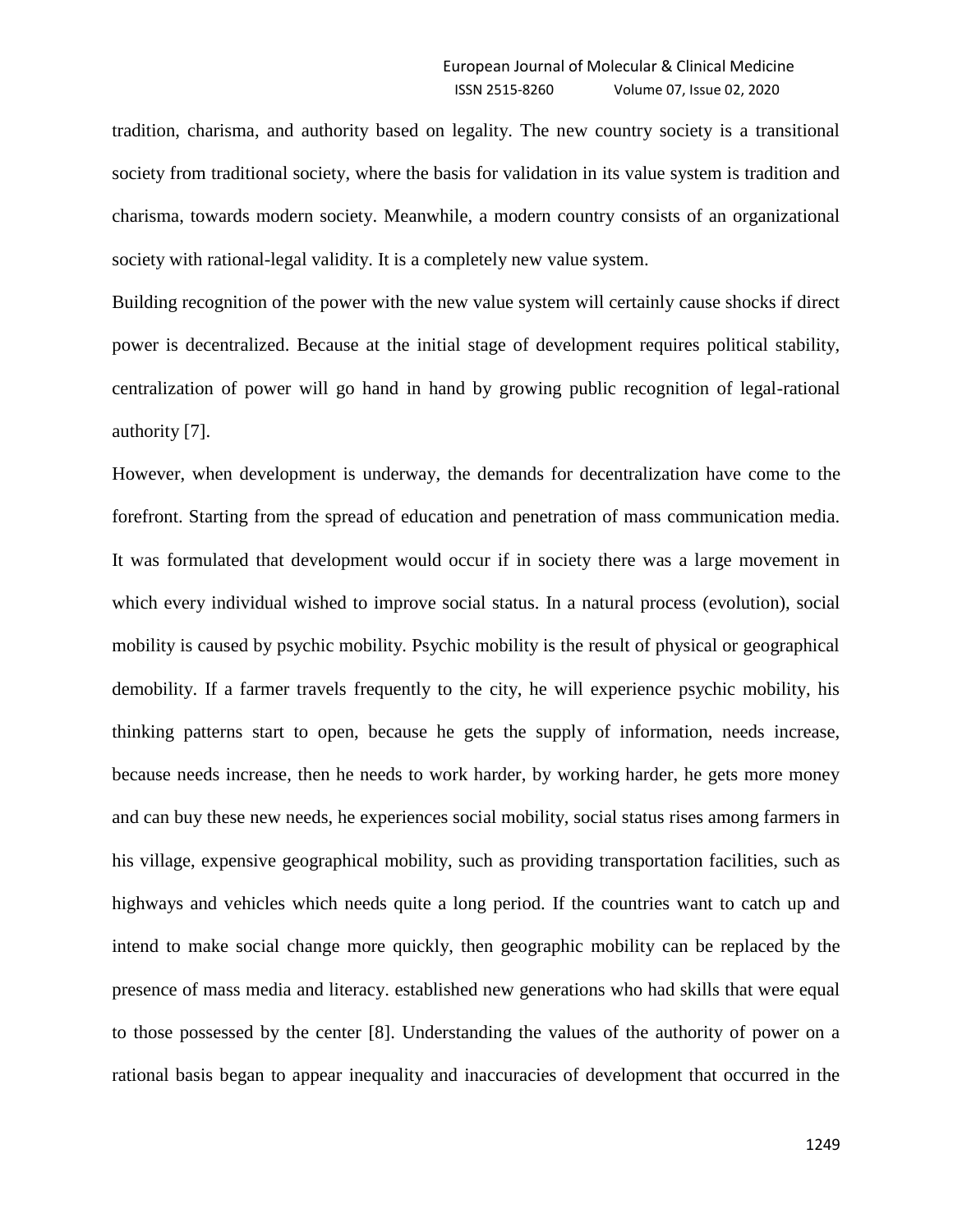region due to centralization of development planning. In many cases, the center often does not understand much the regional needs. In addition, because development planning is made uniform, it is not uncommon for development to be like "adjusting users to clothes" and it is not on the contrary, "adjusting clothes to users". As a result, from this figurative statements, there are many development projects that are not in line with the needs of certain regions, although sometimes they are suitable for other regions, but they are forced. Like wearing narrow or oversized clothes, the area looks weird. Then, because the planning and execution of development projects in the regions were carried out at the center, the regions practically did not get the cash flow that was supposed to occur. The next effect is that the region experiences a degradation of managerial capacity and economic growth, because the area was asked to "just accept it".

The demand then is about the efficiency of development. Because, in subsequent developments the region already has adequate managerial capacity and potential resources, and development can no longer be described as a homogeneous policy for all regions, where specific development policies are needed for certain regions. On the other hand, it is balanced with a factual situation, the time spent in facilitating needs, planning, execution, and implementation is so close or seems to be impromptu. Hence, it is no longer efficient if regions must do so through the center first [9]. The need to decentralize the political management system becomes increasingly strong insistence.

## **3. The Theory of Regional Development**

The theory of regional development refers to the factual condition, that almost all countries in the world have a "regional system". A country is divided into smaller territories. The regional system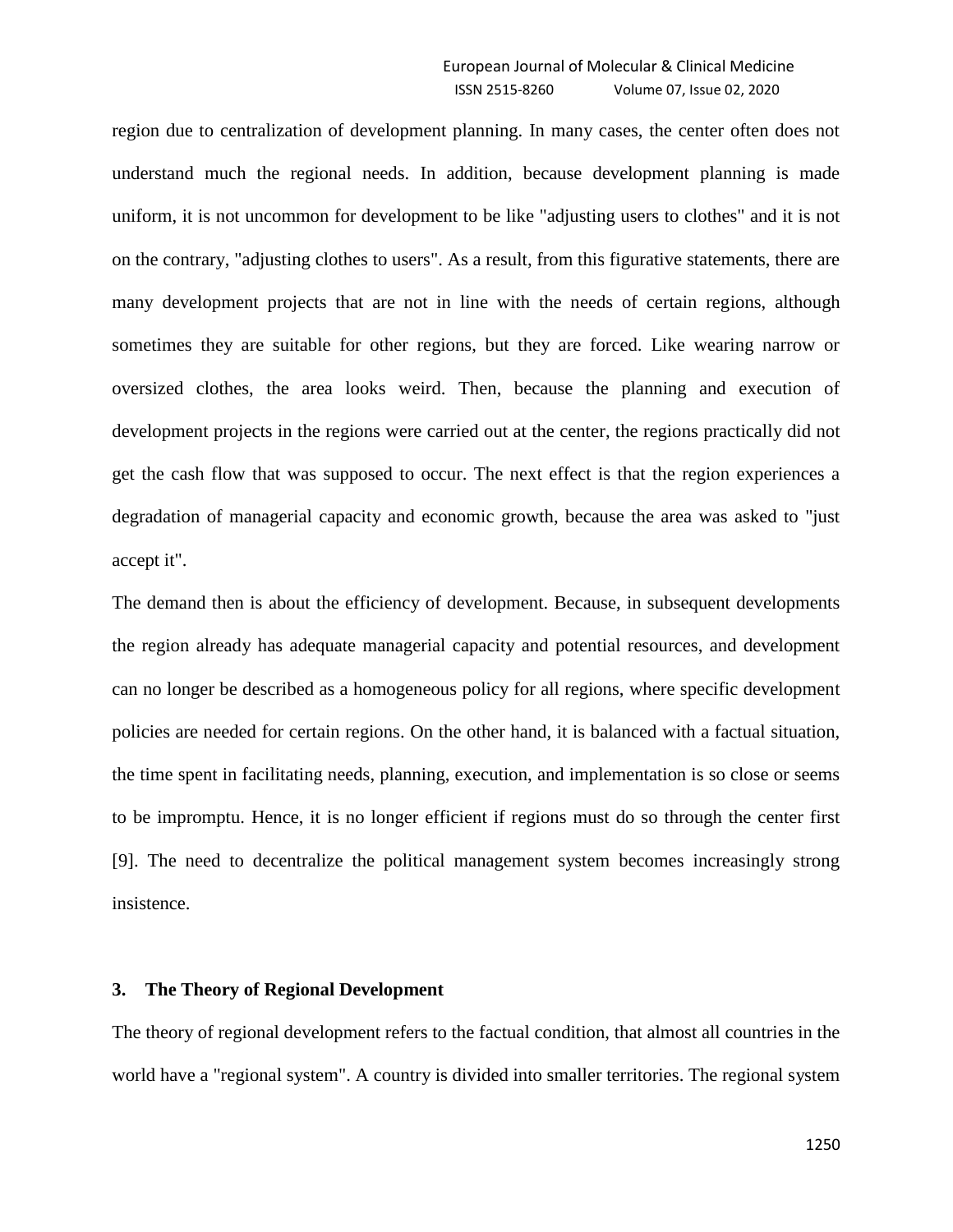is territorial, administrative, or development area or it could be a combination of the three. However the division of area development usually follows a conception. For example, an area is formed due to functional relations between activities in its centers. There is a dependence on a resource, for example areas in the river basin, or a metropolitan area. Besides, it could be the similarity of characteristics. There are at least two regional development objectives: Regional Growth and Inter-regional Balance.

The third theory is the theory of Development Planning. A survey of development planning practices over a period of 200 years, then classifies planning into four forms of planning. First, planning as Social Reform (Planning as Social Reform). In this case, the government plays a very dominant role in development. Planning is carried out centrally. The system is planning for the people (for people), using a top-down pattern (top down) with a tiered system, and with limited political participation. This tradition is the choice of most developing countries Second, Planning as a Policy Analysis (Planning Policy Analysis). In this tradition, the government and community (stakeholders) are cooperating to formulate the problem and various policy alternatives. Planning is carried out with decentralized, carried out with the community (not for people, but with people), using interactive patterns, planned policies by scientific (scientific), and by open politics [10]. This tradition is widely used in countries that are starting to prioritize political development and in developed countries.

Third, Planning as a Social Learning Process. In this perspective, the government function is a facilitator. Because planning is a social learning process, it is done by the community. Thus, it is held in a decentralized way. If Planning as Social Reform emphasizes the top-down system, then Planning as a Social Learning Process takes a bottom-up pattern. It is similar with planning as social analysis, the precondition of planning as a social learning process is an open political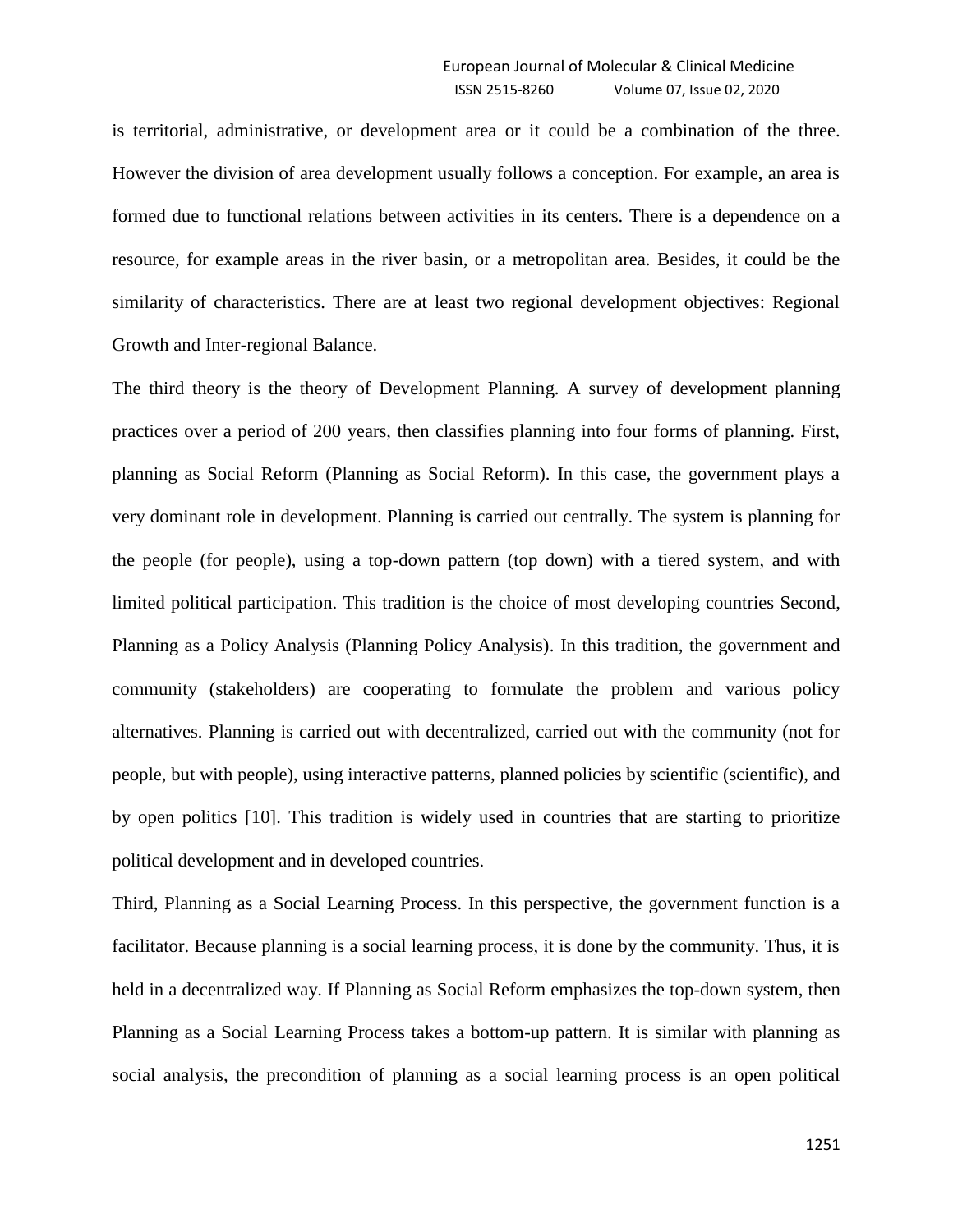system. This tradition is widely used in small organizational units and grassroots development efforts. Fourth, Planning as National Mobilization (Planning as Social Mobilization). In this case, planning is the crystallization of political action based on Communitarian collectivism ideology [11]. This tradition was adopted by socialist countries in Eastern Europe before they went bankrupt in the 20th century.

In the case of developing countries, they will initially choose Planning as Social Reform, as a consequence of the inability of the community to participate in development planning. The reason is the low average level of education of the community, because it is not yet spread and there are not many educational institutions, and there is not yet high public access to mass communication media. However, the increasing of community education has improved the ability of the community to participate in development planning, a better planning pattern is to include the community in it. Increasing community participation in development planning requires prerequisites in increasing regional autonomy [12]. It means that the affairs of government administration will be carried out more in the regions than in the center.

The fourth theory is Policy Theory or Policy Science (Policy Science). This theory is actually a relatively new discipline in state administration. One of the stages in policy making is planning. Specifically, even policy theory uses the Planning as Analysis approach, this influence can be seen from the three principles of Policy Theory. First, the principle that decision making must involve stakeholders as completely as possible. Second, decision making follows the policy cycle, namely the formulation of the problem, then proceed with the formulation and selection of alternative policies, followed by the implementation, and then evaluation of the policy [13]. The third principle, uses analysis by applying a combination of three kinds of knowledge: empirical positivism, individual experiences, and values that live in society.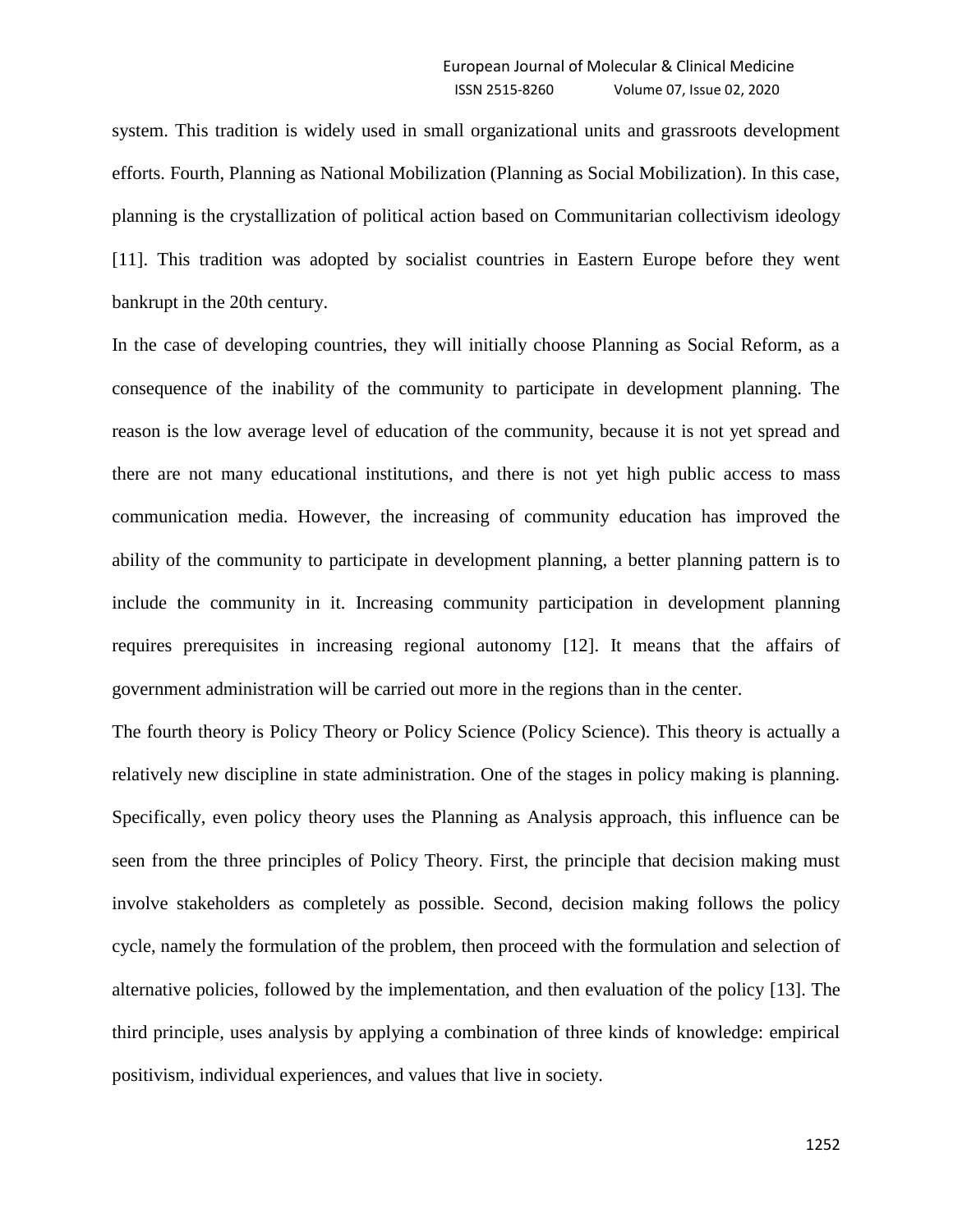Because Policy Theory is based on a journey of policy from planning, decision making, to implementation and policy evaluation - which involves as complete as possible stakeholders, the logical consequence requires decentralization in the political system. Because with decentralization, it is possible for the participation of many people (as state stakeholders) in the national development policy process.

The main purpose of establishing a government is to maintain a system of order so that people can live their lives properly. Government in essence, is a service to the community. It is not held to serve theirselves, but to serve the community and create conditions that allow each member of the community to develop their abilities and creativity to achieve mutual progress. The government needs to be brought closer to the community, so that the services get better - the closer government would create better services [14]. Osborne-Gaebler's approach came to be known as a contemporary breakthrough in governance.

From the theoretical approaches above, it can be seen that the approach of a decentralized government system is recognized as being better than centralistic. Political decentralization established autonomous regions. Autonomy means independence to regulate and manage their own household affairs. The reason for decentralization is the achievement of the effectiveness of government and the implementation of democracy in / from the bottom (grass roots democracy), this idea is not much different from what was stated by Herbert Simon, Nobel Prize winning management theorist, that the keyword from giving autonomy is the overall efficiency of government. The implementation of decentralization will bring effectiveness in governance, because the country's territory generally consists of various regional units, one of those has its own character, both from a physical-geographical perspective, such as soil conditions, climate, rainfall, flora-fauna, viewpoints culture, to an economic point of view. The last is the most vital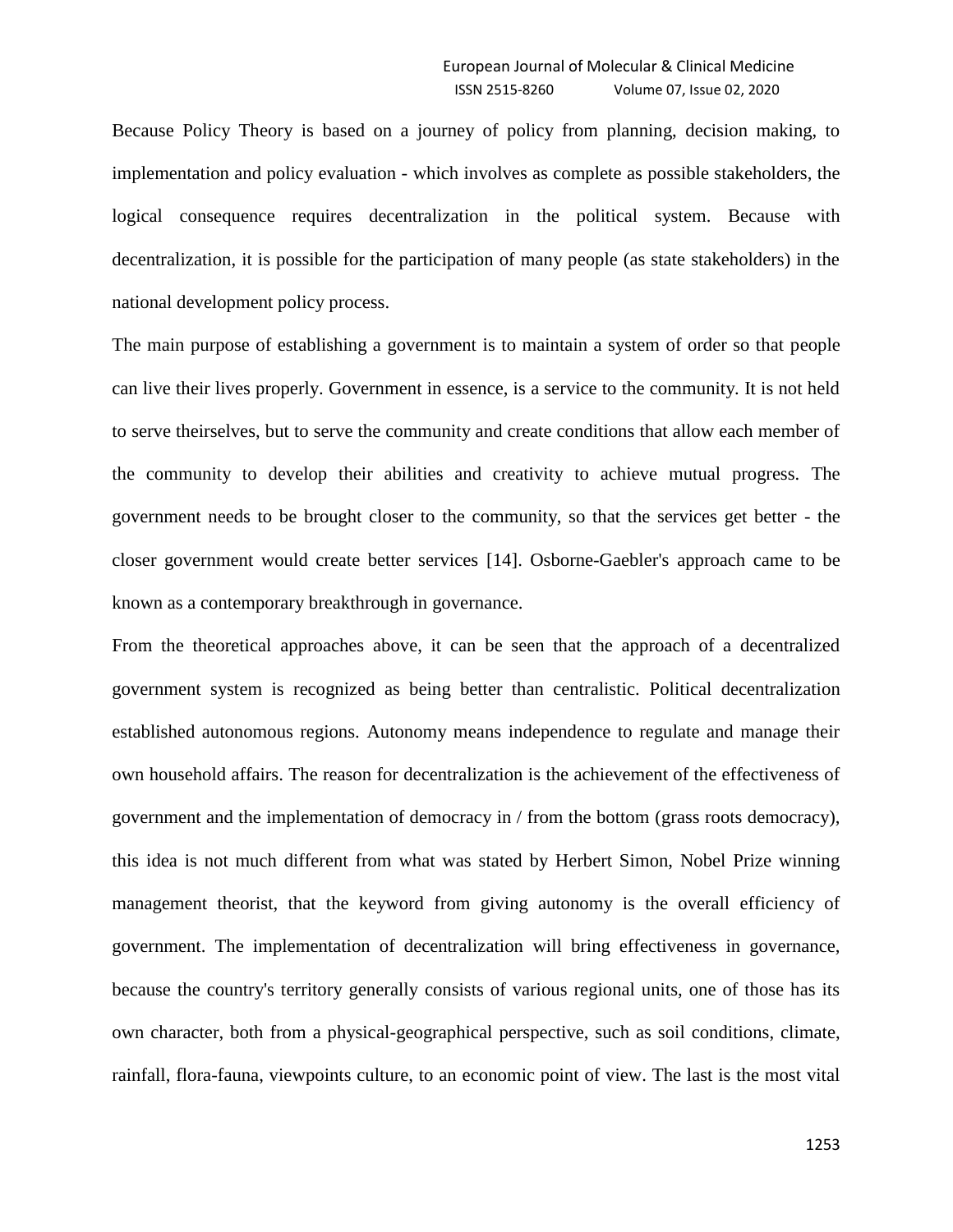problem in the modern state [15]. For a large country with variations in economic excellence, an area with another region needs different management of the economic system - in the sense of investment, development of resources - that is different. If a decision is forced to wait from the center, then the momentum may be lost when it is needed.

# **4. The Best Implementation of Regional Autonomy**

However, the best implementation of regional autonomy is not easy. First, the availability of resources, including human resources and non-human resources, including financial, physical condition, and so on. Second, there is a structure that refers to the existence of rules and organizational relations, in which national development programs can run through it both formally and informally. Third, the existence of technology, which includes the ability to operate organizations and more specifically the knowledge and practical ability to carry out development programs. Fourth, there is support, which refers to support of wider community so that goals that have been formulated together can be achieved. The fifth which is the most dominant factor, is the existence of reliable leadership [16]. Joseph Riwu Kaho (1991: 60) formulates that for an autonomy, four factors are needed [17]. First, the people must be good. Second, Finance must be sufficient and good. Third, all equipment must be sufficient and good. The fourth, organizations and their management must be good.

The implementation of government management must learn from business organizations. One main thing in business organizations is entrepreneurship. Both Osborne, Gaebler, and Plastrik refer to one and the same term: the entrepreneurship government, or Entrepreneurial government [18]. The term entrepreneurship which means someone who moves economic resources from an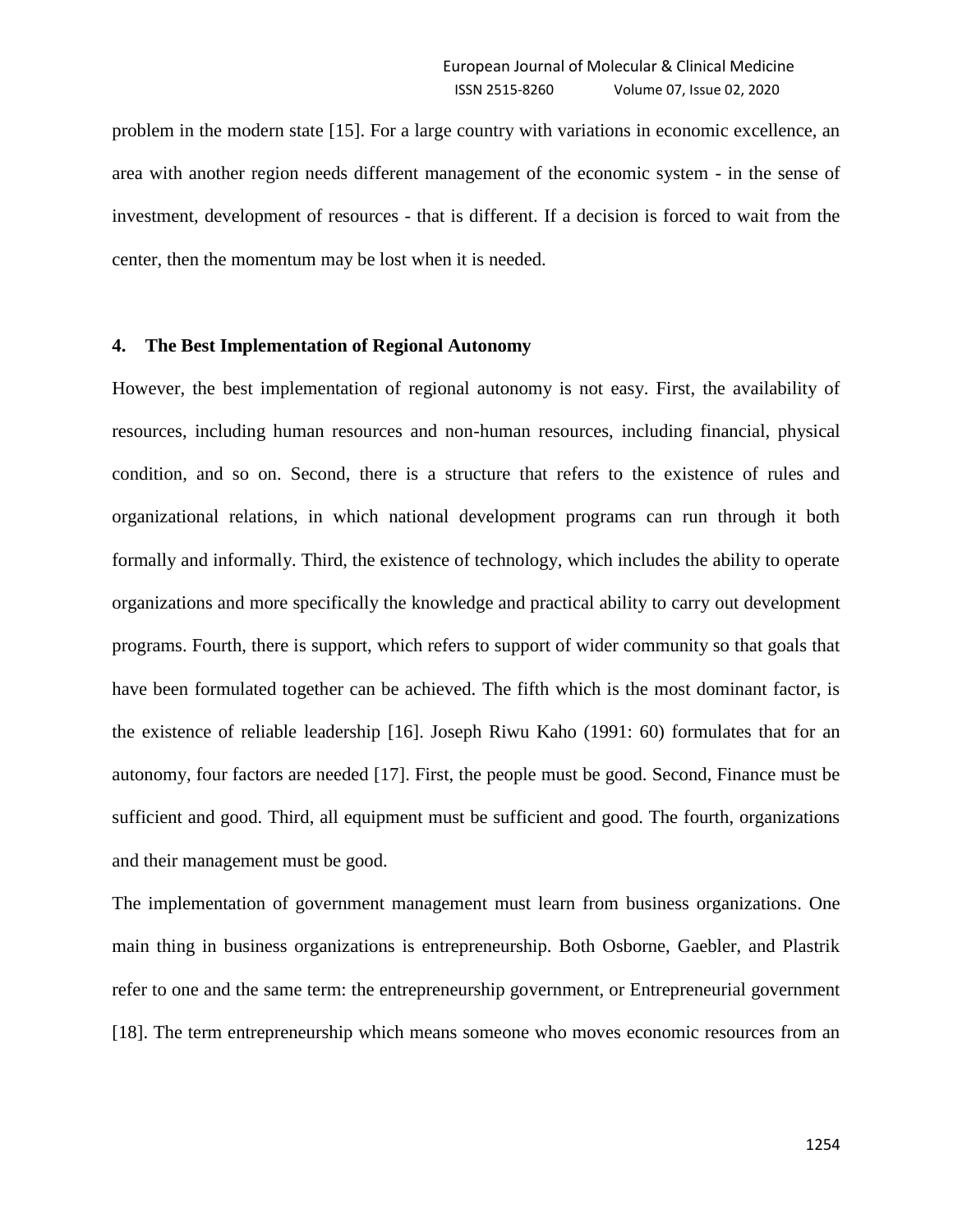area with low productivity to a region with higher productivity and gives greater results. The two keywords are productivity and efficiency.

## **5. The Principles of the New Government**

Entrepreneurs are not those who look for risk but rather look for opportunities while defining risks, and minimizing them. The new reality ordered that state officials were now assessed on the basis of whether they could work harder and smarter, and produce more with less funds . Besides, it is a matter of business of business [19]. The ten principles of the new government are: competition, delegation of authority, oriented to results, saw the community as a client or customer, chose to prevent problems from arising rather than resolve problems after they arose, focus more on earning money instead of spending money, decentralizing authority and fostering participation, favoring market mechanisms rather than bureaucratic mechanisms, and government function is more of a catalyst than an all-regulating [20].

The last approach is widely adopted by students and practitioners of public organizations, both in developed and developing countries. In fact, it has become a trend as a new paradigm - that has a global influence. The first reason, democracy and autonomous public participation are an inseparable part of the global capitalism movement. Second, governments increasingly do not have sufficient funds to manage their own governance affairs as they could manage even 10 years ago, because of the emergence of a global movement that urges the government to leave from business, which automatically issues one of the government's major revenues, namely through state-owned enterprises. Privatization is not only began in Britain and ended in Europe. But it is also to South America. In fact, one of the choices for countries affected by the crisis in the late 1990s was the privatization of state enterprises [21].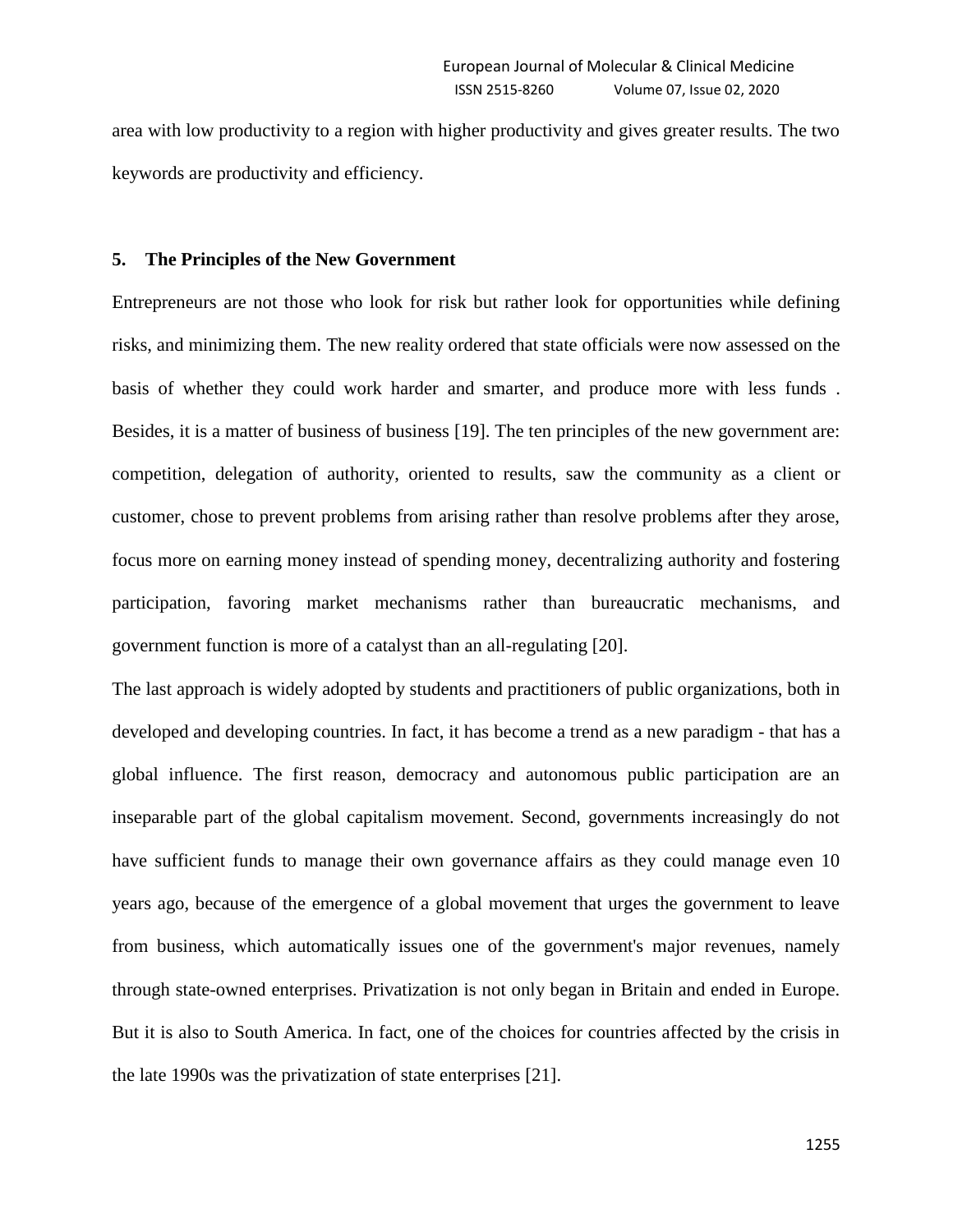The paradigm, sooner or later, becomes the latest choice of the governments based on one thing: decentralization. First, the management character is business management. Second, productivity and efficiency are not always identical with uniformity and centralization - they even tend to be the opposite. Third, the government in the future will not have sufficient funds to take care of all state affairs, unless it wants to become a country with gigantic amounts of debt, because it can only rely on its income from taxes and loans. It must share with the community which means decentralization.

# **6. Conclusion**

So, from the most classical to contemporary point of view, decentralization is the only choice that, although difficult, must be taken so that the administration of the state can still run, develop, and be able to create value for society. In our analysis, it seems to be concluded that the implementation of autonomy, especially in Indonesia, there are three main requirements that must be met. First is a political requirement. The second is a management challenge. Absolutely, both conditions have overlapping, however, it is necessary to see the closeness between the two. Political requirements require three conditions. First is the political will of the central government. The form is occurred by the important of regional autonomy, which is then proven by the existence of basic regulations and implementing regulations, and ultimately the support of the central government. Second is the existence of regional economic power. In this case, the case is how regions provide adequate contributions to the revenue and expenditure budget. Third is the structuring of bureaucratic organizations and human resources. These three conditions are linked to one another in a sequential pattern. This means that the first condition is the first agenda, the second condition is the second agenda and the third condition is the last agenda.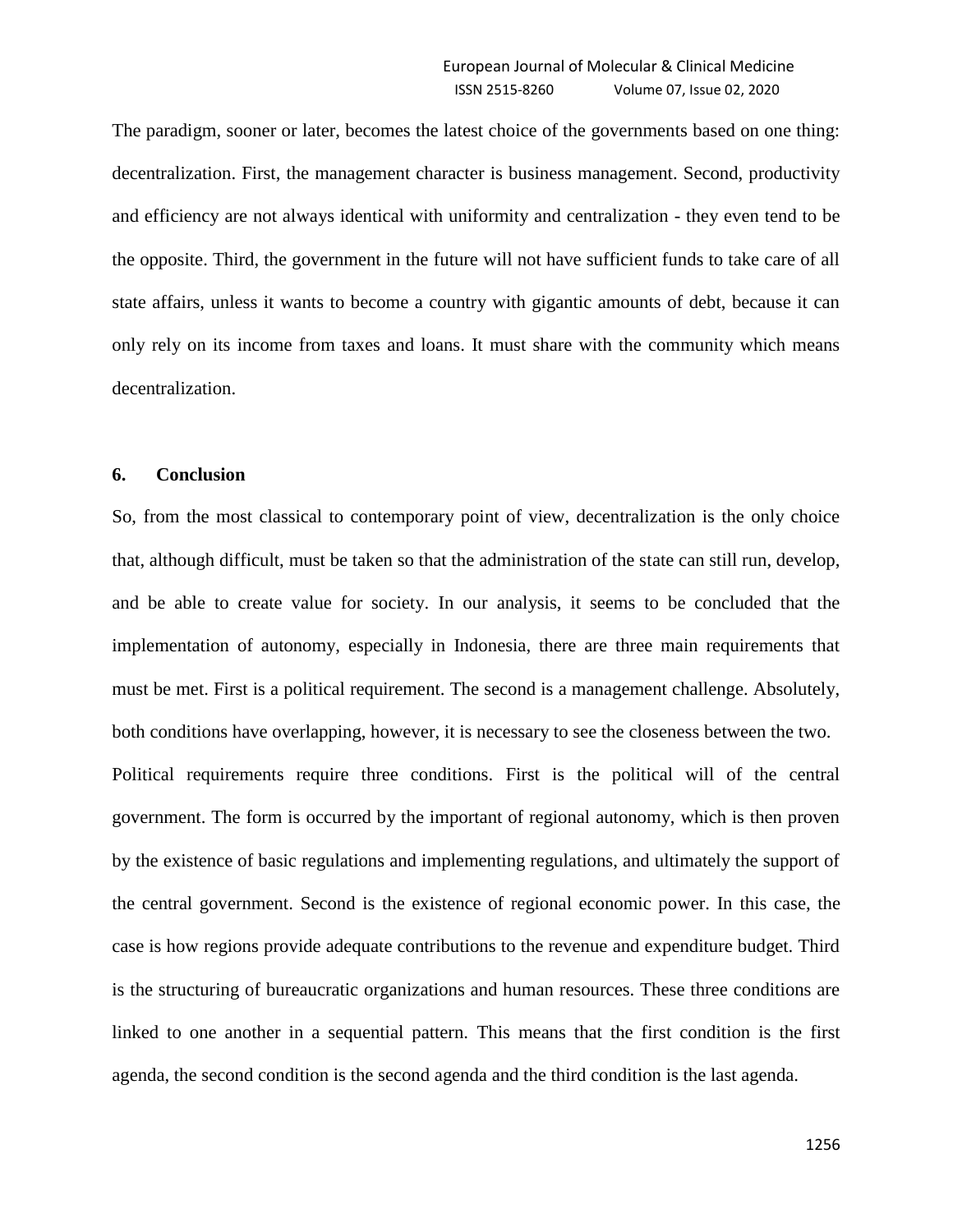In general, the three paradigms refer to the two existing decentralization policies, namely Law no. 5/1974 and Law 22/1999, because both of them actually have a complementary rather than substituent. Economic requirement is important, because political competency is not enough to carry out decentralization. The economic prerequisites are divided into two things: first in the context of local government revenue, and second, regional income. The concept is to build the economic power of the regional government which is very important to develop the regional economic strength. Thus, the orientation of the local government is not to look for projects, but to empower the local economy-populist economy. Management requirements require three steps: reorienting government paradigms, government restructuring, and alliances with mass organizations. The following chapter specifically discusses the meaning of decentralization and the relation with the autonomy to provide a broader perspective before entering into the proposed strategy to implement decentralization minus revolution.

#### **References**

- [1]. Agustina, E. (2019). The Role of Community Empowerment Carried out by Village Government in the Regional Autonomy Era. *UNIFIKASI: Jurnal Ilmu Hukum*, *6*(1), 34-39.
- [2]. Moonti, R. M. (2019). Regional Autonomy in Realizing Good Governance. *Substantive Justice International Journal of Law*, *2*(1), 43-53.
- [3]. M. Indrasari, S. Riyadi, N. N. Seraya, E. L. Lydia, and K. Shankar, "Resource management and sustainable development: Great "macro" themes of the century," Journal of Critical Reviews, vol. 7, no. 1. Innovare Academics Sciences Pvt. Ltd, pp. 276–280, 2020.
- [4]. M. Indrasari, S. Riyadi, and B. R. Purnomo, "Implementation of empowerment program for person with disability in indonesia," J. Adv. Res. Dyn. Control Syst., vol. 11, no. 7, pp. 298–303, 2019.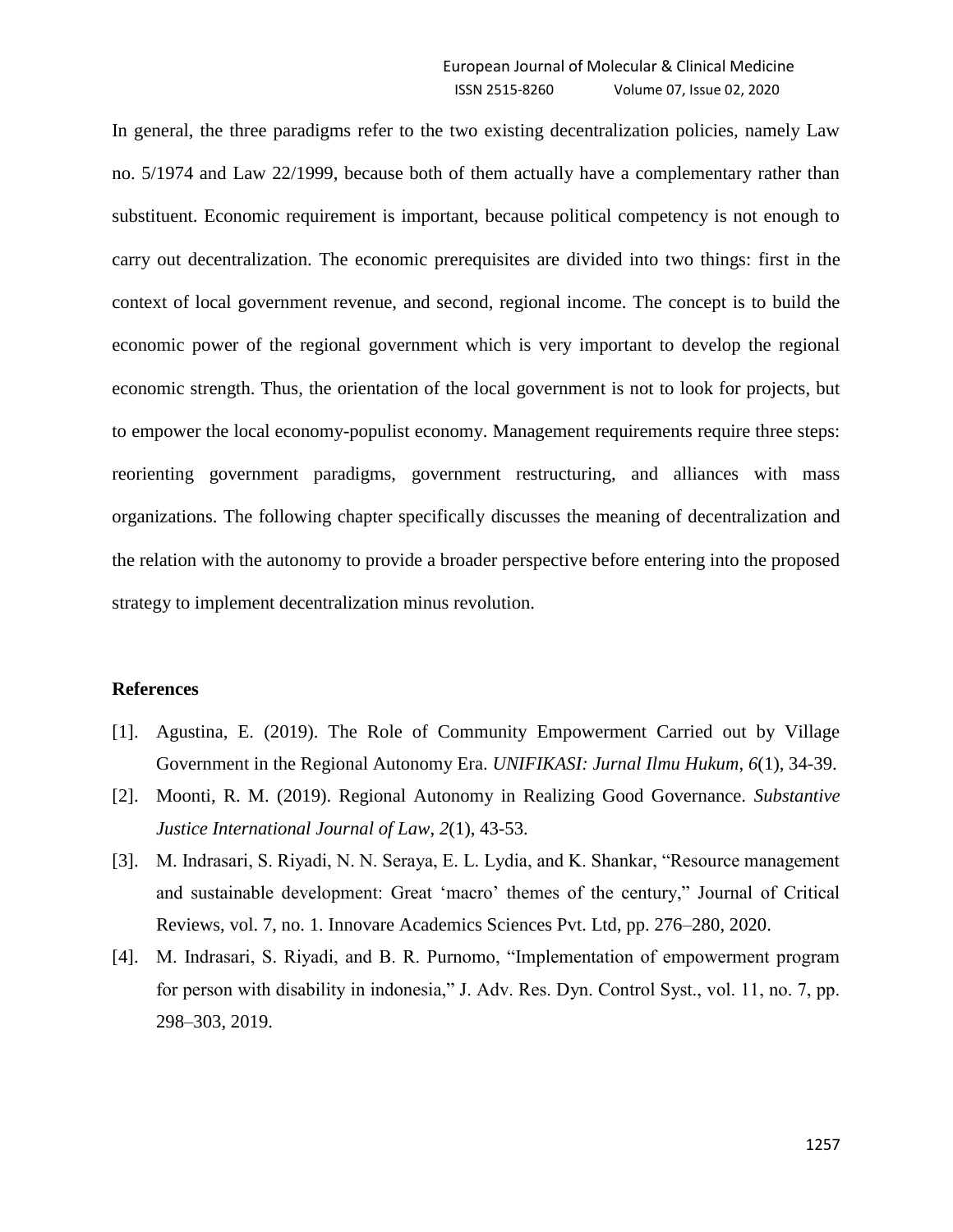- [5]. Yakub, A., Ghani, A. B. A., & Anwar, M. S. I. (2020). Urgency of Political Decentralization and Regional Autonomy in Indonesia: Local Perspectives. *Journal of International Studies*, *14*, 141-150.
- [6]. Prabowo, H. (2019). Influence of Implementation of Development and Supervision Policy to the Effectiveness of Regional Autonomy in Indonesia. *Jurnal Bina Praja: Journal of Home Affairs Governance*, *11*(1), 63-73.
- [7]. Wahyuningsih, T., Bugis, M., & Bin-Tahir, S. Z. (2019). Analysis of the Inequality on Inter-regional and Inter-time Income Distribution in Indonesia. *The Journal of Social Sciences Research*, *5*(1), 1-8.
- [8]. Aryadi, D., Handra, H., Elfindri, E., & Ridwan, E. (2019). Dynamic analysis of the local government revenue generation of Padang City before and after the regional autonomy. *Journal of Applied Economic Sciences*, *1*(67), 56-63.
- [9]. Udin, U., & Adnan, M. A. (2020). Strategies for Improving the Competitive Advantages of SMEs in the Era of Regional Autonomy. *International Journal of Cultural Heritage*, *5*.
- [10]. Umar, M. N., Murziqin, R., As, B., & Andriyadi, F. (2020, May). The local governance system based on the special autonomy law in Indonesia. In *Emerging Perspectives and Trends in Innovative Technology for Quality Education 4.0: Proceedings of the 1st International Conference on Innovation in Education and Pedagogy (ICIEP 2019), October 5, 2019, Jakarta, Indonesia* (p. 196). Routledge.
- [11]. Wahyono, A., & Illiyani, M. (2020). The Concept of the Right to Management of Coastal Communities in the Regional Autonomy Era: Experience from Community Assistance to Obtain the Right to Manage Sea Cucumbers in Sunsak Bay, East Lombok. *E&ES*, *441*(1), 012005.
- [12]. Figus, G., Lecca, P., McGregor, P., & Turner, K. (2019). Energy efficiency as an instrument of regional development policy? The impact of regional fiscal autonomy. *Regional Studies*, *53*(6), 815-825.
- [13]. Kadir, A., Kuswardani, R. A., & Isnaini. (2019). The determination on taxable income of land and building sectors in the implementation of autonomy and increasing income in North Sumatra, Medan, Indonesia. *Journal of Transnational Management*, *24*(1), 40-63.
- [14]. Fauzan, M. (2019). The Implementation of Autonomy Policy in Indonesia. In *6th International Conference on Community Development (ICCD 2019)*. Atlantis Press.